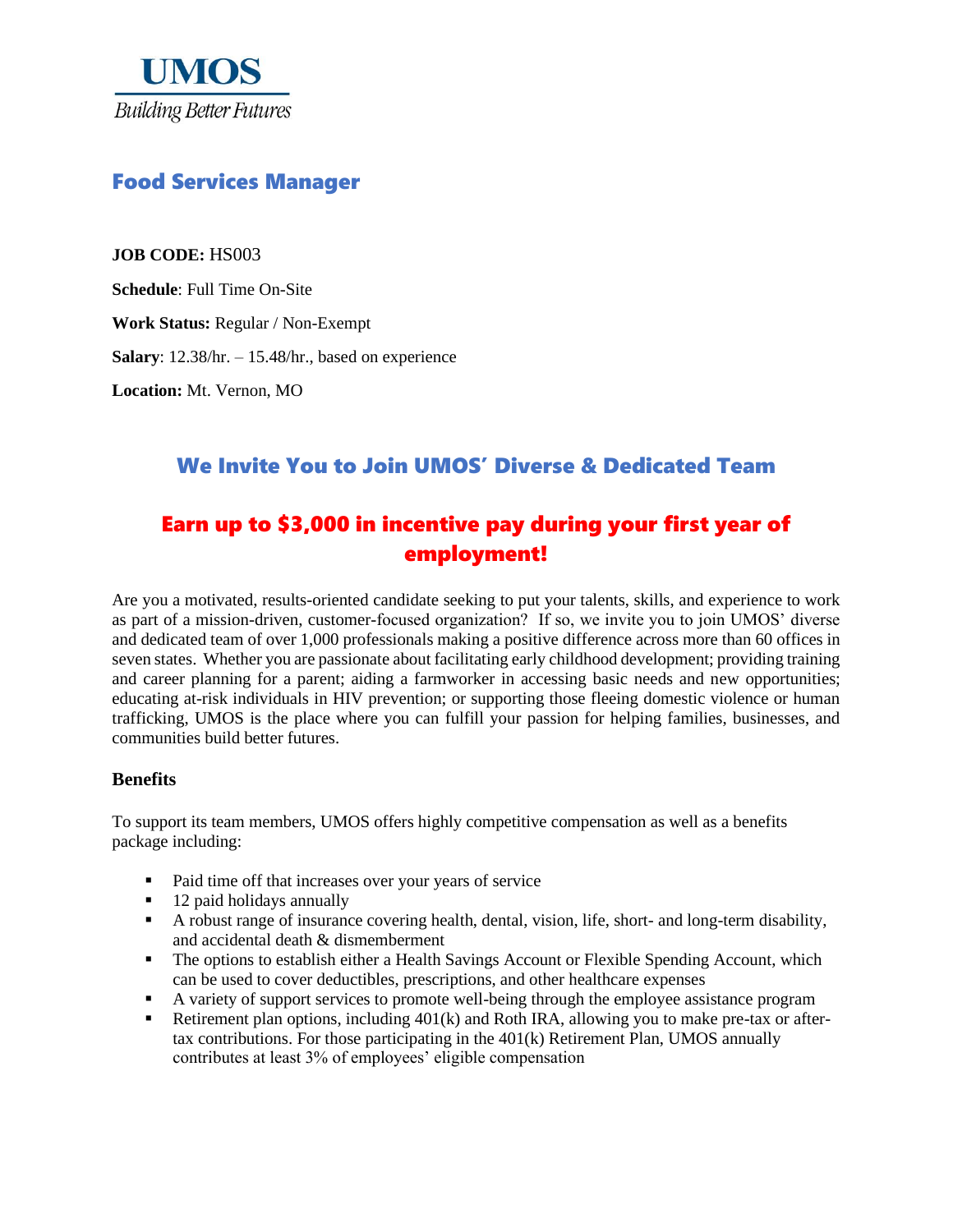

### **Advancement**

In addition, UMOS offers opportunities for advancement. In fact, a number of the senior management, including Lupe Martinez, President  $\&$  CEO, were promoted from within the organization.

#### **Diversity & Equal Opportunity**

UMOS is proud to be an Equal Opportunity Employer, and encourages qualified candidates of all backgrounds to apply, irrespective of race, ethnicity, color, religion, sex, national origin, sexual orientation, marital status, disability, age, parental status, and military service, or any other status protected by federal, state, or local law. In fact, 78% of senior management positions are held by people of color and women.

**Want to make a real difference in a child's nutritional needs?**

**If you love children and you like seeing them enjoy well prepared meals that are both nutritional and healthy, then we may have a position for you. As a food service assistant, you will assist in preparation of nutritious meals for children and staff, who are authorized to eat with children during mealtime in accordance with the nutrition program guidelines and Child and Adult Care Food Program (CACFP) an/or the Summer Food Service Program (SFSP).**

Under the general supervision of the Center Manager, the food services manager is responsible for preparation of nutritious meals for children and staff, who are authorized to eat with children during mealtime in accordance with the nutrition program guidelines and Child and Adult Care Food Program (CACFP) and/or the Summer Food Service Program (SFSP). Is responsible for record keeping and reporting requirements that includes documentation of food preparations, meal disbursements and food discarded as waste in accordance to USDA guidelines. Ensure that delivery of services will be based on the principles of the Parent Family Community Engagement (PFCE) Framework and Head Start Early Learning Outcomes Framework (HSELOF)..

#### **Primary Responsibilities (not all inclusive):**

- 1. Prepare nutritious meals for breakfast, lunch and supplemental snacks in accordance with the approved menu utilizing standardized recipes at required times and modifying menus only when addressing specials diets and/or obtaining approval by dietician and documenting revised menu.
- 2. Responsible for cleaning and sanitizing all equipment, food storage areas and kitchen in accordance with state licensing codes, USDA guidelines and UMOS Sanitary program guidelines.
- 3. Adheres to state licensing regulations and USDA guidelines in handling & storing food, weighing and measuring food, quantity cooking, and maintaining appropriate documentation.
- 4. Implement safety and sanitary practices in the kitchen as defined by state licensing codes, USDA guidelines and UMOS Policies and Procedures.